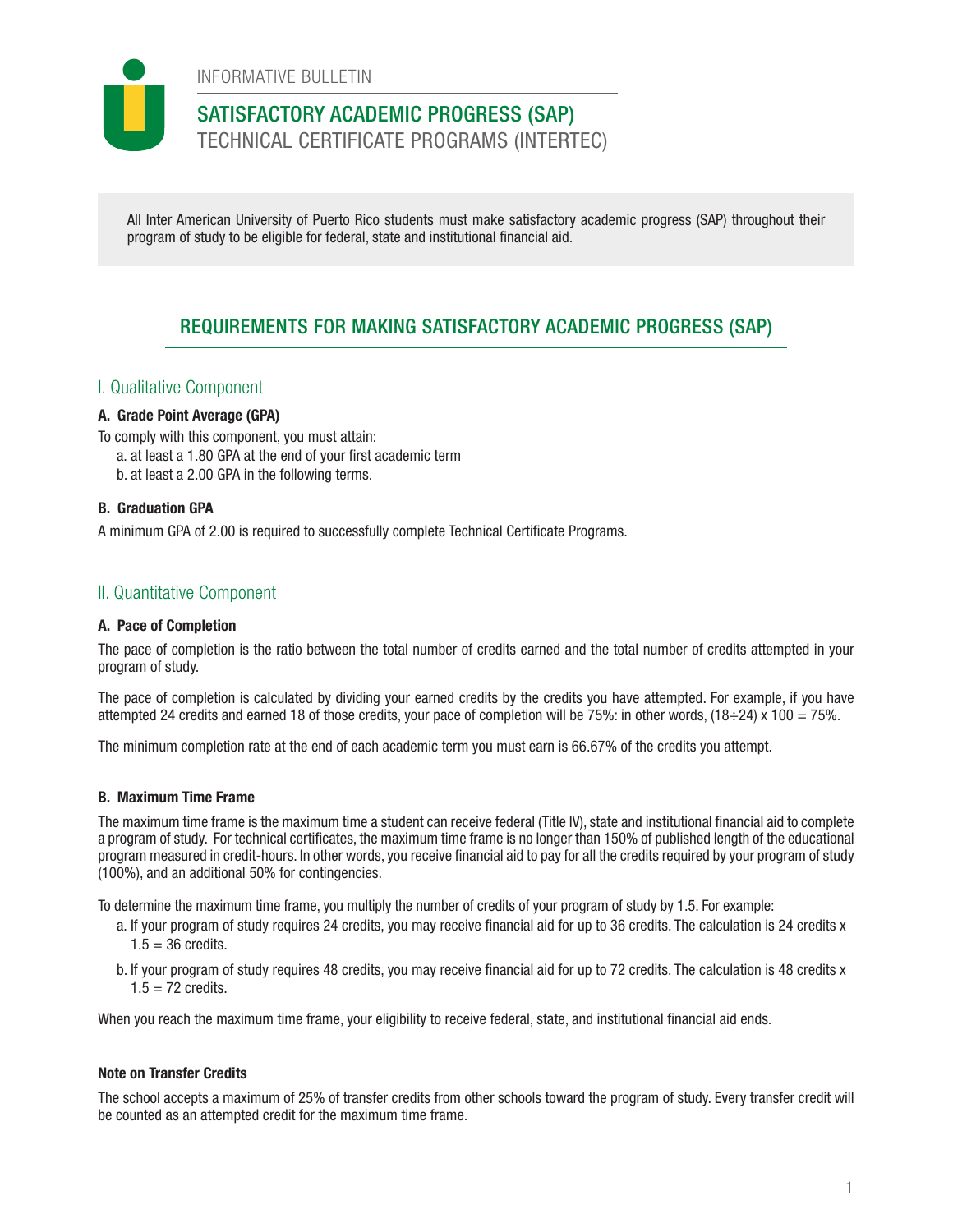# How can I maintain Satisfactory Academic Progress (SAP)?

- Enroll in courses following your program's course sequence plan
- Attend classes
- Participate in the courses' academic activities
- Do not abandon (stop attending) courses (UW)
- Do not drop courses (W)
- Avoid repeating courses
- Avoid changing your program of study
- Successfully complete the courses in which you enroll
- Visit your academic advisor

## How do I know the status of my academic progress?

- At the end of the academic year, you will be notified of your academic standing by letter or e-mail.
- You may also verify your academic standing on InterWeb (www.inter.edu), under Student Services, View your academic records, and under Financial Aid.

## **Definitions**

- Financial Aid Warning is a status a school assigns to a student who failed to meet satisfactory academic progress at the end of an academic term. Financial aid continues for the next academic term; no appeal is required.
- Financial Aid Suspension is a status assigned to a student that failed to meet satisfactory academic progress at the end of the Financial Aid Warning\*. A student may appeal this decision.
- An Appeal is the process for a student to petition the financial aid suspension when a student failed to meet satisfactory academic progress at the end of the Financial Aid Warning for reconsideration of the financial aid re-instatement eligibility.
- Financial Aid Probation is a status a school assigns to a student that appealed the financial aid suspension, the appeal is granted, and financial aid eligibility is reinstated for one academic term. This status may include an Academic Plan\*\*. The student must meet the school's regular satisfactory academic progress or meet the conditions of the Academic Plan to continue the financial aid eligibility.

*\* or Financial Aid Probation \*\*IAUPR requires an Academic Plan.*

#### What happens the first time I do not make Satisfactory Academic Progress (SAP)?

The University will evaluate your academic history at the end of each academic term.

• If you do not make the required GPA and successfully complete at least 66.67% of the credits you attempted, you will be placed on a Financial Aid Warning Status. During this status, your financial aid eligibility continues. No appeal is required.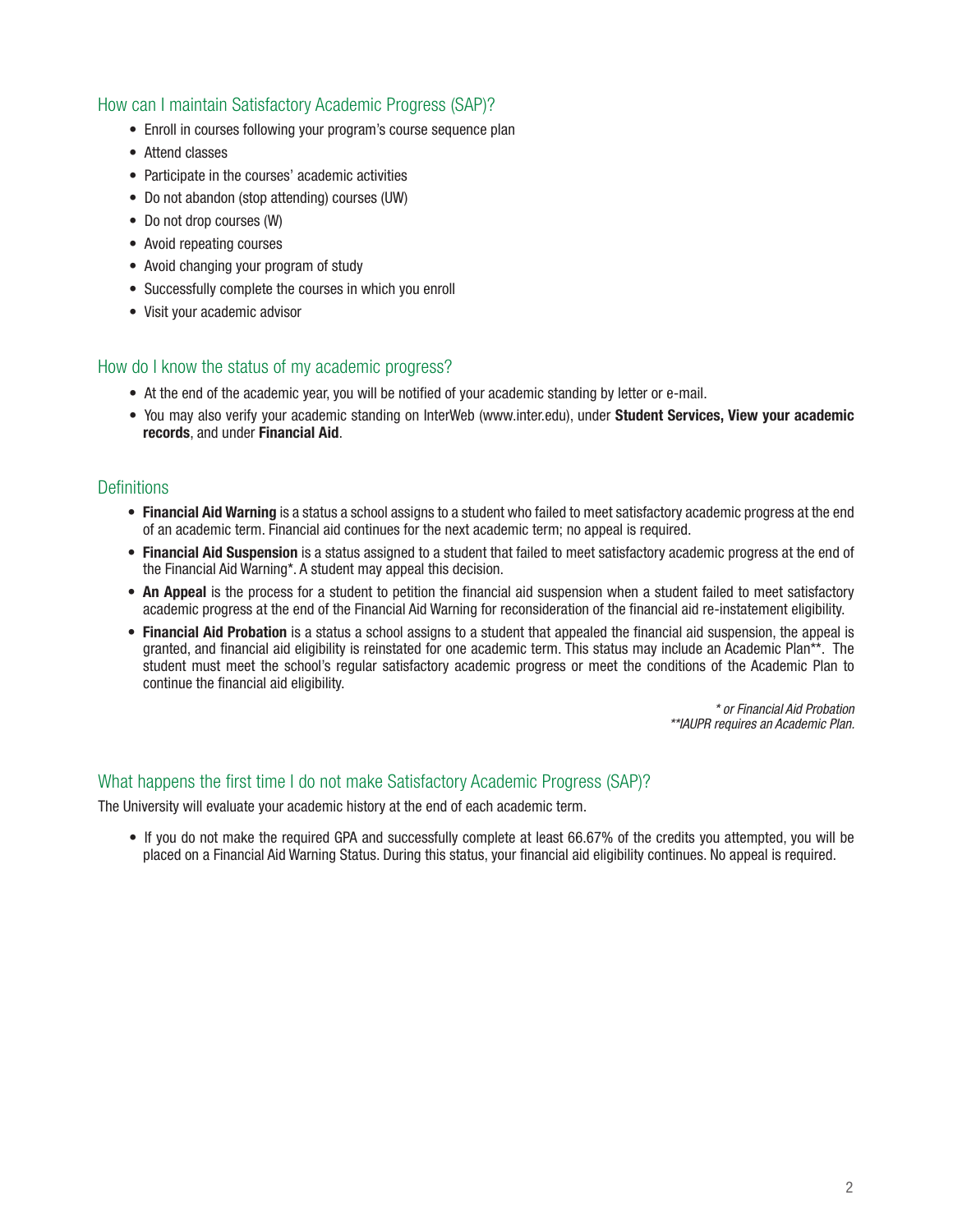# SAP EVALUATION STATUSES FLOW CHART



## How can I appeal a suspension and recover my financial aid eligibility?

- 1. Fill out the Appeal Form and make an Academic Plan with the help of the director of the technical certificate program or designated person. The Academic Plan will help you map out a strategy to make Satisfactory Academic Progress, and it may cover no longer than two consecutive academic terms.
	- a. You must base your appeal on extenuating circumstances, such as:
		- i. Suffering a documented illness
		- ii. Death of an immediate family member
		- iii. Military deployment
		- iv. Other major circumstances beyond your control
	- b. You must present evidence to support the circumstance upon which you base your appeal.
	- c. Your appeal must explain why you failed to make satisfactory academic progress and what has changed in your situation that will allow you to make satisfactory progress by the time specified in your Academic Plan.
- 2. Submit the documents to the dean of academic affairs or the designated person.

The Appeals Committee will evaluate your petition. If the Committee concludes that your Academic Plan will enable you to make SAP, they will approve your Academic Plan and place you on Financial Aid Probation for one academic term, and your financial aid eligibility is restored. At the end of your Financial Aid Probation term, you must meet the school's regular SAP or the conditions of your Academic Plan to maintain your financial aid eligibility. Your academic performance will be evaluated at the end of the term.

If after appealing the suspension of financial aid favorably under the terms of an Academic Plan, you do not achieve Satisfactory Academic Progress, you will be suspended academically for a period of one academic year. If you want to continue studying at the end of the academic year of suspension, you must apply for readmission. The dean of academic affairs, or the designated person, will evaluate your application and, if they determine that you can make SAP within one academic year, you may be readmitted and placed on third academic probation. You may appeal the loss of financial aid eligibility, using the previously described process. Your appeal cannot be for the same reasons as previous appeals. It must be based on a different reason. You may receive financial aid if you have not exceeded the maximum time frame for your program of study.